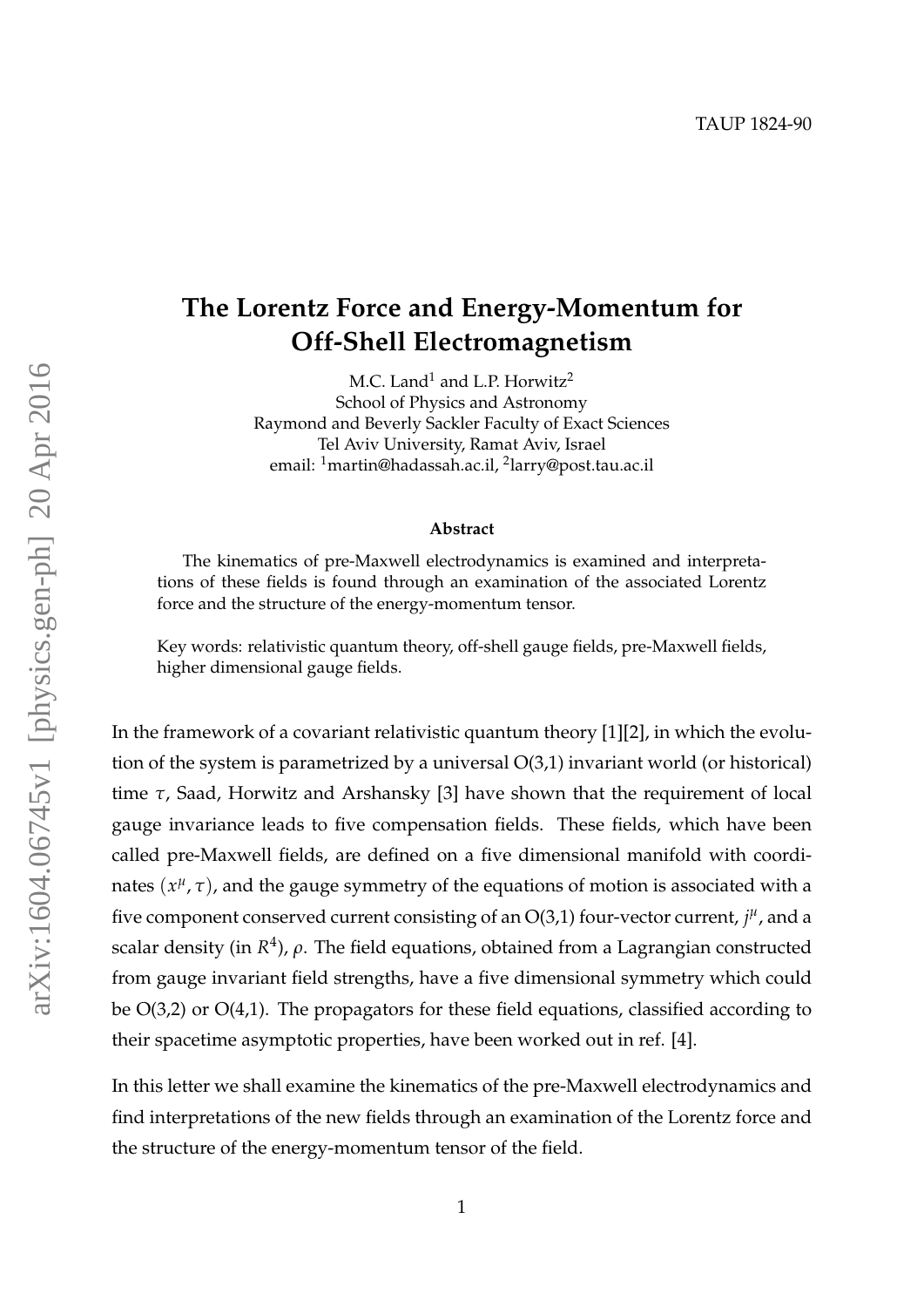The evolution equation [1] (we use the metric  $-+++$  for the O(3,1) indices)

$$
i\frac{\partial}{\partial \tau}\psi_{\tau} = \frac{p^{\mu}p_{\mu}}{2M}\psi_{\tau}
$$
 (1)

may be made locally gauge invariant under the transformations (we shall use  $x \equiv x^{\mu}$ )

$$
\psi \to e^{ie_0 \Lambda(x,\tau)} \psi \tag{2}
$$

through the introduction of compensation fields  $a_{\alpha} = (a_{\mu}, a_5)$  which transform as  $(\partial_{\alpha} = \partial / \partial x^{\alpha}, dx^5 = d\tau)$ 

$$
a_{\alpha}(x,\tau) \to a_{\alpha}(x,\tau) + \partial_{\alpha} \Lambda(x,\tau) \tag{3}
$$

The gauge invariant evolution equation then becomes

$$
i\frac{\partial}{\partial \tau}\psi_{\tau}(x,\tau) = \left[\frac{1}{2M}(p_{\mu} - e_0 a_{\mu})(p^{\mu} - e_0 a^{\mu}) - e_0 a_5\right]\psi_{\tau}(x). \tag{4}
$$

It follows from this equation (as for the case of *τ*-independent Maxwell fields treated by Stueckelberg [1]) that

$$
\partial_{\mu}j^{\mu} + \partial_{\tau}\rho = 0 \tag{5}
$$

i.e.,

$$
\partial_{\alpha}j^{\alpha}=0\tag{6}
$$

where

$$
j_{\tau}^5 = \rho = |\psi_{\tau}(x)|^2
$$

and

$$
j_{\tau}^{\mu} = -\frac{i}{2M} [\psi_{\tau}^* (\partial_{\mu} - ie_0 a^{\mu}) \psi_{\tau} - \psi_{\tau} (\partial_{\mu} + ie_0 a^{\mu}) \psi_{\tau}^*]
$$
(7)

We shall, in the following, consider the right hand side of (4) as providing the form of the classical relativistic generator of *τ*-evolution, i.e., the Hamiltonian K for the classical mechanics of events in spacetime. The canonical Hamilton equations

$$
\frac{dx^{\mu}}{d\tau} = \frac{\partial K}{\partial p_{\mu}} = \frac{p^{\mu} - e_0 a^{\mu}}{M}
$$

enable us to write the Lagrangian (we shall write four vector products as e.g.,  $p^2 \equiv$  $p^{\mu}p_{\mu}$ ,  $x \cdot p \equiv x^{\mu}p_{\mu}$ 

$$
L = \frac{dx}{d\tau} \cdot p - K
$$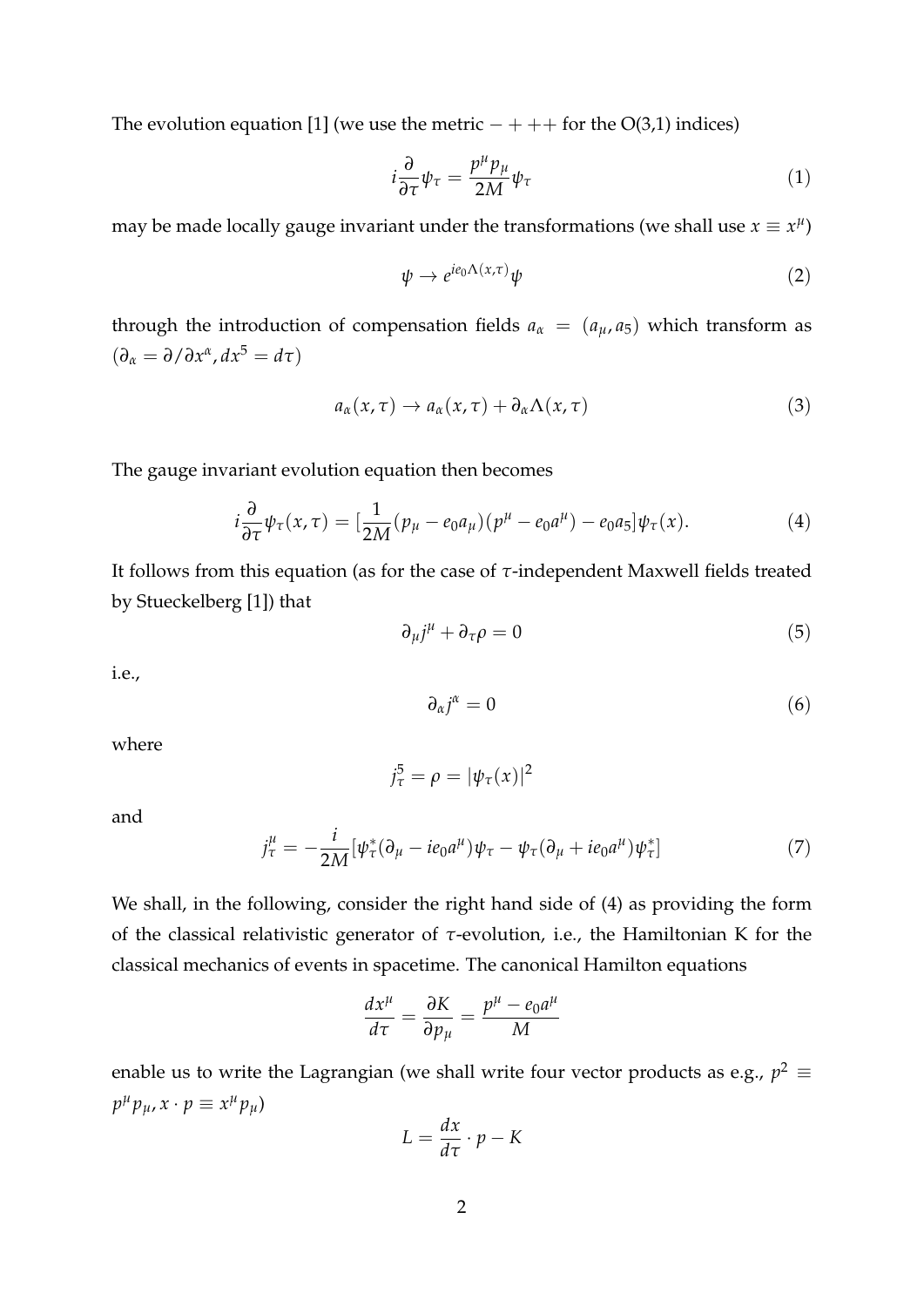as

$$
L = \frac{M}{2} (\frac{dx}{d\tau})^2 + e_0 (a_\alpha \frac{dx^\alpha}{d\tau}),
$$
\n(8)

where we have used the fact that  $dx^4/d\tau = 1$ . To provide the pre-Maxwell fields with dynamical structure, we introduce a kinetic term for the field to the Lagrangian. The total action is then

$$
S = \int d\tau \frac{M}{2} (\frac{dx}{d\tau})^2 + e_0 a_\alpha \frac{dx^\alpha}{d\tau} - \frac{\lambda}{4} \int d\tau d^4 x' f^{\alpha\beta}(x', \tau) f_{\alpha\beta}(x', \tau), \tag{9}
$$

where

$$
f_{\alpha\beta} = \partial_{\alpha}a_{\beta} - \partial_{\beta}a_{\alpha} \tag{10}
$$

To raise and lower the fifth index  $\alpha = 5$ , we use a formal metric signature that we shall call  $\sigma = \pm$  (to be specified later), i.e., our five dimensional signature is of the form (−, +, +, +, *σ*). The first, O(3,1) invariant, term of the Lagrangian, associated with the matter equations, breaks the  $O(3,2)$  or  $O(4,1)$  symmetry corresponding to this metric.

The variation of this action with respect to the path  $x(\tau)$  leads to the equation of motion

$$
M\frac{d^2x^{\mu}}{d\tau^2} = e_0 f^{\mu\alpha} \frac{dx_{\alpha}}{d\tau} = e_0 (f^{\mu\nu} \frac{dx_{\nu}}{d\tau} - \sigma f^{5\mu}), \qquad (11)
$$

the Lorentz force associated with the pre-Maxwell fields.

As for the usual Maxwell analog, we calculate the derivative of the kinetic term for the event motion:

$$
\frac{d}{d\tau}\left[\frac{1}{2}M(\frac{dx}{d\tau})^2\right] = M(\frac{dx}{d\tau})\cdot(\frac{d^2x}{d\tau^2}) = -\sigma e_0 f^{5\mu}\frac{dx_\mu}{d\tau},\tag{12}
$$

where we have used (11) and the antisymmetry of  $f^{\mu\nu}$ . Hence we see with the help of (12) that one obtains the concise form

$$
M\frac{d}{d\tau}(p^{\alpha} - e_0 a^{\alpha}) = e_0 f^{\alpha \beta} \frac{dx_{\beta}}{d\tau}
$$
 (13)

for a formal "five vector"  $p_\alpha = (p_\mu, K_{kin})$ , where  $K_{kin}$  is the kinetic part of K. This result is in the form of a generalized Lorentz force which is formally covariant over a larger group with the signature  $(-, +, +, +, \sigma)$ , i.e.,  $O(3,2)$  or  $O(4,1)$ . We note that the Lorentz force is proportional to  $e_0$ , not the dimensionless Maxwell charge e (the field strengths  $f^{\alpha\beta}$  have dimension  $\frac{1}{L^4}$ ).

We remark that the integral of (12) over *τ* results in

$$
\frac{1}{2M}(m^2(\infty) - m^2(-\infty)) = \sigma e_0 \int_{-\infty}^{\infty} d\tau f^{5\mu}(\frac{dx_\mu}{d\tau}).
$$
\n(14)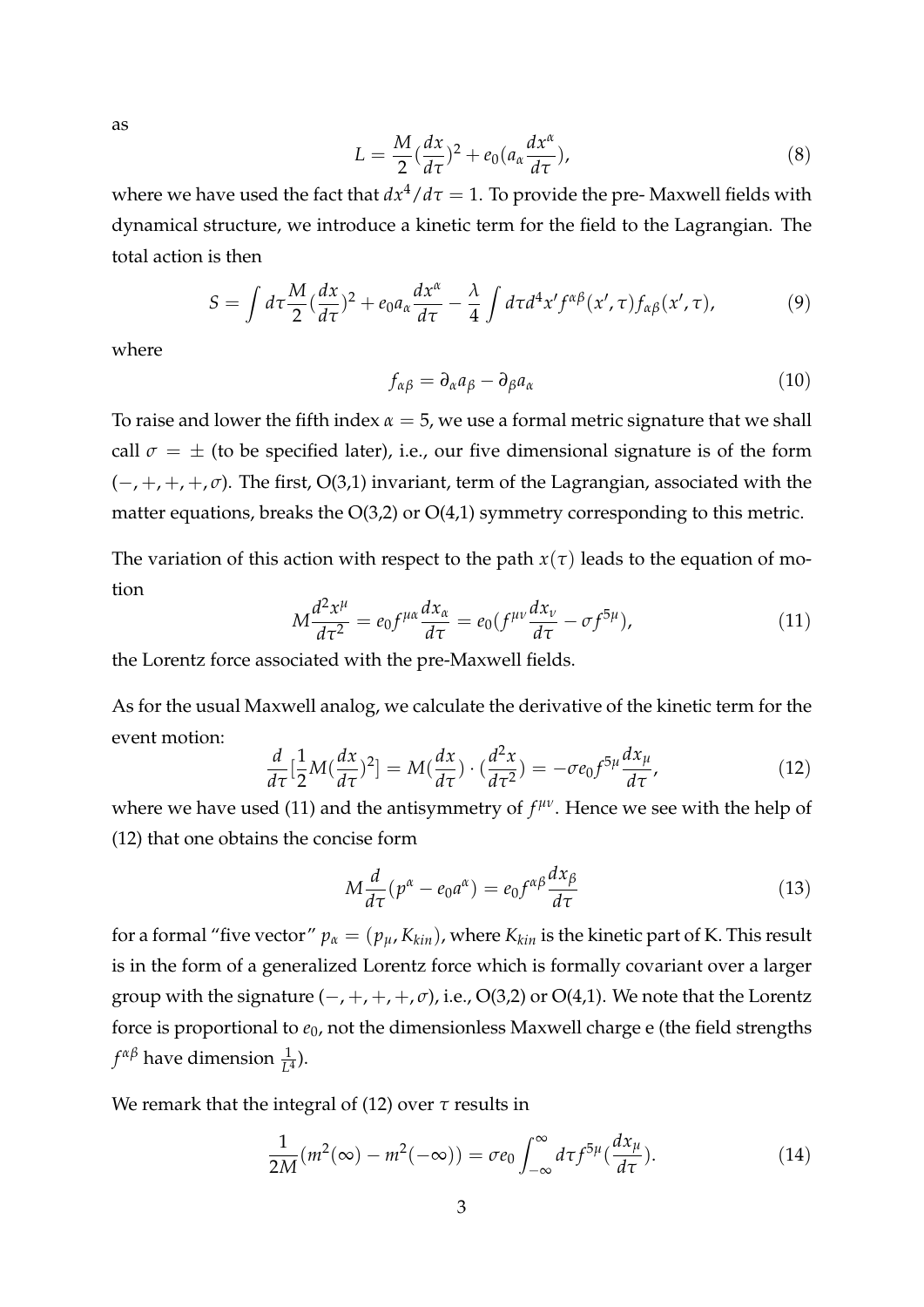where  $m^2(x) = -(p - e_0 a)^2$ . The four-vector  $f^{5\mu}$  is seen here to generate changes in the Lorentz invariant mass squared. Asymptotic conservation of mass would imply a systematic cancellation on the right hand side side, for example, through oscillations in  $dx^{\mu}/d\tau$  or for  $f^{5\mu}$  spacelike at  $x^{\mu}(\tau)$  for each  $\tau$ . The mass squared may, however, undergo local dynamically induced variations even if it is asymptotically conserved.

The phenomenon of (classical) pair annihilation or production [1] requires such a mass change; since  $K = -(M/2)(ds^2/d\tau^2) - e_0a_5$ , a change in sign of  $ds^2 = dt^2 - d\mathbf{x}^2$  may occur when compensated by  $a_5$ . In the Maxwell analog of the extension of (11) to (13), the derivative of the usual kinetic energy is proportional to  $F^{0j}v_j (= \mathbf{E} \cdot \mathbf{v})$ , where  $v_j =$ *dx<sub>j</sub>/dt,* and *F<sup>μν</sup>* is the Maxwell field, and vanishes when **v** does. Both for relativistic and nonrelativistic kinematics, vanishing of the kinetic energy implies that  $\mathbf{v} = 0$ , and hence no further decrease (to negative values, corresponding to a turning back of the trajectory) is possible. In Eq. (12), it is clear that vanishing of the *mass* (squared), i.e.,  $\frac{dx}{d\tau}$  $\frac{dx}{d\tau}$ )<sup>2</sup>, does not imply that  $dx^{\mu}/d\tau$  vanishes. Hence, it is possible for the motion to pass through the light cone, resulting in possible pair annihilation. Stueckelberg [5] found that although classical pair creation and annihilation can, in principle, occur in the framework of the manifestly covariant theory, such processes are not induced by standard Maxwell fields (the sign of the invariant interval is conserved). We see, in the analysis of (11) and (12), that *τ*-dependence of the fields is essential (so that *f* 5*µ* is not zero). We remark that, in the pre-Maxwell theory, moreover, if  $dx^{\mu}/d\tau = 0$ , the  $\alpha = 5$ term contributes to  $d^2x^{\mu}/d\tau^2$  the quantity  $e_0 f^{\mu 5}$ ; hence the sign of  $dx^0/d\tau$  can change under the influence of the  $f^{\mu 5}$  field. An example of this phenomenon is given in the next section.

The variation of the action with respect to the fields  $a_\alpha(x, \tau)$  leads to the field equations

$$
\partial_{\beta} f^{\alpha\beta}(x,\tau) = (e_0/\lambda) (\frac{d}{d\tau} x^{\alpha}(\tau)) \delta^4(x - x(\tau)) \equiv ej^{\alpha}(x,\tau) \tag{15}
$$

where  $e \equiv e_0/\lambda$ . Integrating the  $\alpha = \mu$  components of this equation on  $(-\infty, \infty)$  over *τ,* with the condition that  $f^{\mu 5}$  vanishes pointwise at  $\tau \to \pm \infty$ , we recover the Maxwell equation [3][4]

$$
\partial_{\nu}F^{\mu\nu}(x) = eJ^{\mu}(x) \tag{16}
$$

It follows, as for the quantum case (5), from (this condition is necessary for the consistency of (15) and the gauge invariance of the action) [1][2]

$$
\partial_{\mu}j^{\mu}(x,\tau) + \frac{\partial \rho}{\partial \tau} = \partial_{\alpha}j^{\alpha}(x,\tau) = 0 \tag{17}
$$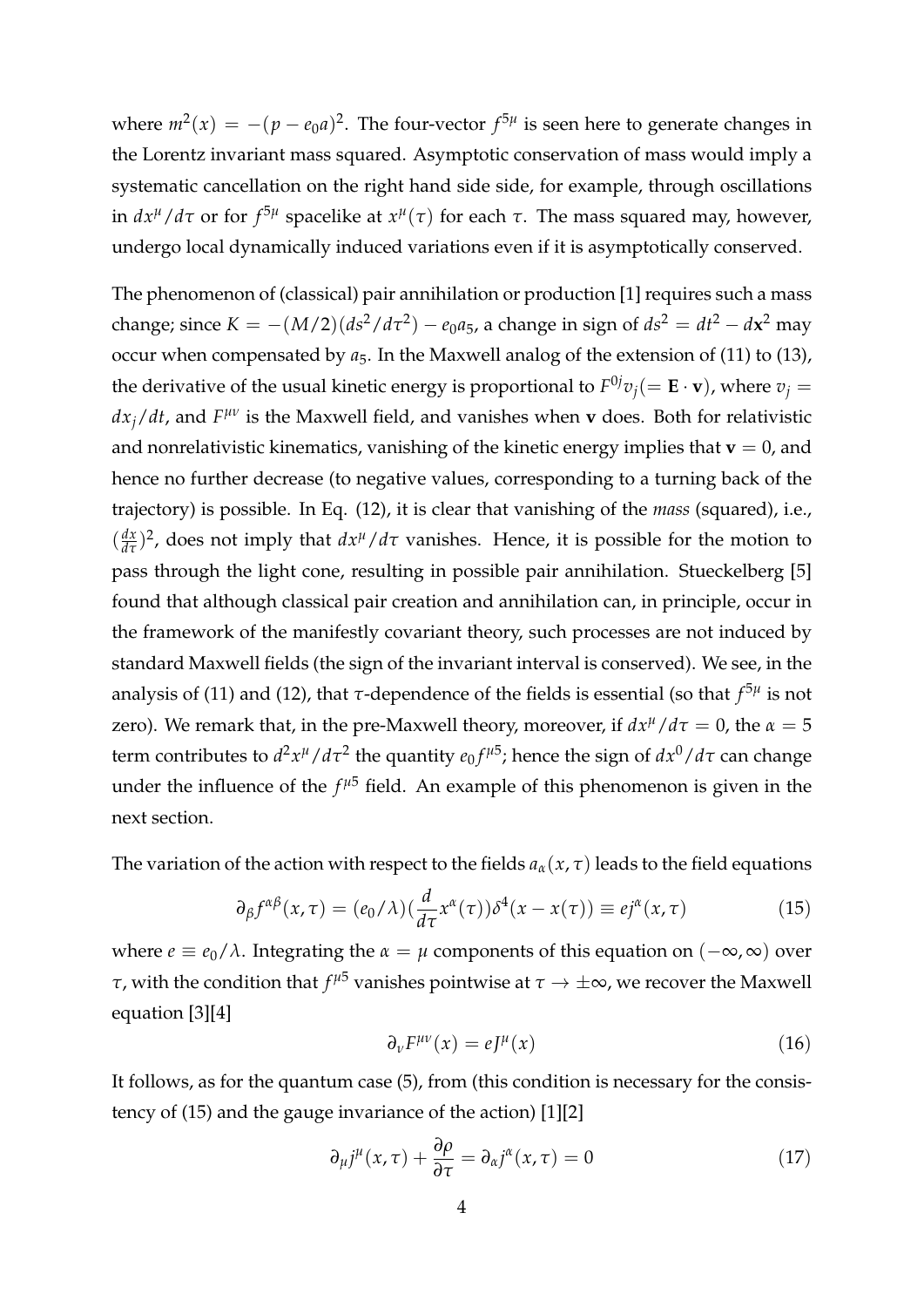where  $\rho = \delta^4(x - x(\tau))$ , that

$$
J^{\mu}(x) = \int d\tau j^{\mu}(x,\tau) \tag{18}
$$

is conserved if the density  $\rho$  vanishes pointwise at  $\tau\to\pm\infty.$  This integration for  $J^\mu$  has been called "concatenation" [6], and provides the link between the notion of an *event* along a world line and the notion of a *particle*, whose support in spacetime is the whole world line. We see from (16) that the Maxwell potential is given by the concatenation of the pre-Maxwell field

$$
A^{\mu}(x) = \int d\tau a^{\mu}(x,\tau) \tag{19}
$$

and that the constants  $e_0$  and  $\lambda$  have the dimension of length. Their ratio is identified by (16) as the dimensionless electric charge. The representation of *fαβ* as the antisymmetric derivative of a five- field is equivalent to the homogeneous equation

$$
\partial^{\alpha} \epsilon_{\alpha\beta\gamma\delta\sigma} f^{\delta\sigma} = 0, \tag{20}
$$

analogous to the homogeneous Maxwell equations.

We now examine the noncovariant form of the field equations [3]. Let us define the three-vectors

$$
e_i = f^{0i} \qquad h_i = \frac{1}{2} \epsilon_{ijk} f^{jk}, \tag{21}
$$

and the four-vector  $\epsilon^{\mu}$  defined by

$$
\epsilon^i = f^{5i} \qquad \epsilon^0 = f^{50}.\tag{22}
$$

The pre-Maxwell equations then become

$$
\nabla \cdot \mathbf{e} = ej^0 + \partial_\tau \epsilon^0 \qquad \nabla \times \mathbf{e} + \partial_0 \mathbf{h} = 0
$$
  

$$
\nabla \times \mathbf{h} - \partial_0 \mathbf{e} - \partial_\tau \epsilon = ej \qquad \nabla \cdot \mathbf{h} = 0
$$
  

$$
\nabla \cdot \epsilon = ej^5 - \partial_0 \epsilon^0 \qquad \nabla \times \epsilon - \sigma \partial_\tau \mathbf{h} = 0
$$
  

$$
\nabla \epsilon^0 = -\sigma \partial_\tau \mathbf{e} - \partial_0 \epsilon
$$
 (23)

In the static limit, for which there is no *τ*-dependence in the fields, this system of equations reduces to Maxwell's form for the fields **e** and **h**; the conditions on *e* become

$$
\nabla \times \boldsymbol{\epsilon} = 0
$$

$$
\nabla \epsilon^0 + \partial_0 \boldsymbol{\epsilon} = 0
$$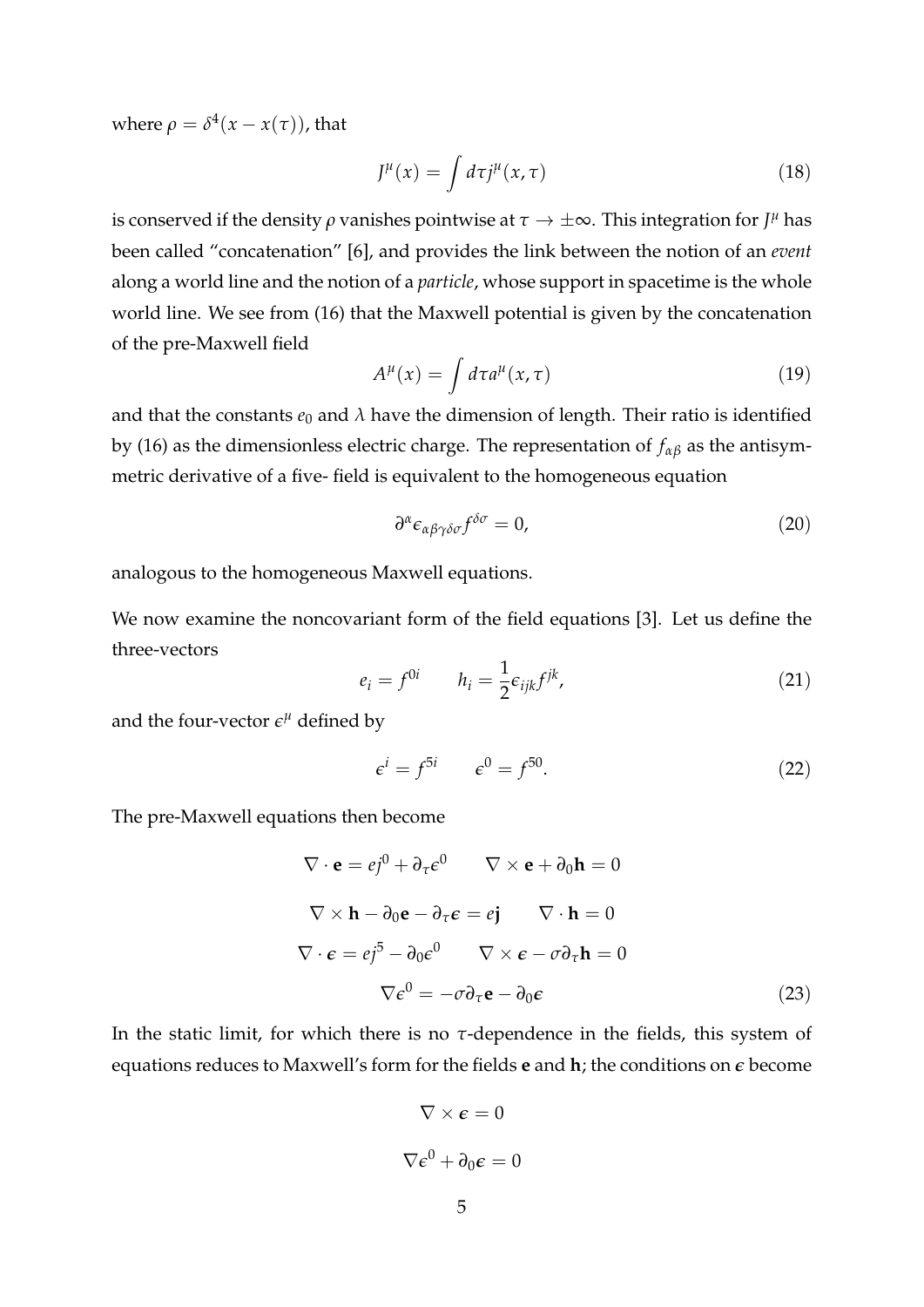$$
\partial_{\mu} \epsilon^{\mu} = e j^{5}, \tag{24}
$$

where the last of (24) is generally valid. From the first of (24), it follows that there exists a function  $\phi(x)$  such that

$$
\epsilon = -\nabla \phi,\tag{25}
$$

and from the second that  $\nabla(\epsilon^0+\partial^0\phi)=0.$  We therefore may take (up to a constant in  $\epsilon^0)$ 

$$
\epsilon^{\mu} = -\partial^{\mu}\phi. \tag{26}
$$

The third of (24) then implies that

$$
-\partial^{\mu}\partial_{\mu}\phi = ej^{5} = e\rho.
$$
 (27)

The field  $\epsilon^{\mu}$  is therefore defined by a scalar potential in the static case; the potential is a Klein-Gordon type massless field whose source is the (static; e.g.,  $\delta^4(x)$ ) event density. It is decoupled from the Maxwell type fields. The field equations, as for the Maxwell theory, imply the existence of the vector potential  $a^{\mu}$ , for which (10) is valid [3]. Since

$$
-\partial^{\mu}\phi = \epsilon^{\mu} = f^{5\mu} = -\partial^{\mu}a^{5},\qquad(28)
$$

in the static case, we see that (26) is equivalent to (28) when  $\phi$  is identified with  $a^5$ , the additive potential term in the generator of evolution K. As in the nonrelativistic case, we find that the scalar (in this case Lorentz scalar) component of the gauge field plays the role of a potential in the static limit. Note that  $a_0$  does not change sign under charge conjugation, but the  $a_5$  field does.

We now study the noncovariant form of the Lorentz force. The space components of (11) have the form

$$
M\ddot{\mathbf{x}} = e_0[\mathbf{e}\dot{x}^0 + \dot{\mathbf{x}} \times \mathbf{h} - \sigma \boldsymbol{\epsilon}] \tag{29}
$$

*where*  $\dot{x}^{\mu} = dx^{\mu}/d\tau$ . Since  $\dot{x}^{0} = (m/M) \frac{1}{\sqrt{1-\tau}}$  $\frac{1}{1-v^2} = (m/M)\gamma$  (for  $|\mathbf{v}| = |d\mathbf{x}/dt| < 1$ ), we may write this equation in the form

$$
\frac{d}{dt}m\gamma \mathbf{v} = e_0(\mathbf{e} + \mathbf{v} \times \mathbf{h} - \sigma \boldsymbol{\epsilon}(M/m\gamma))
$$
(30)

This equation has the form of the usual Lorentz force, with the additional contribution of the *e* field, which becomes less significant as *γ* becomes large. Since the left hand side of (30) has a classical interpretation in terms of motion along the world line, we see that  $e_0(\mathbf{e} - \sigma M \epsilon / m \gamma)$  is an effective "electric" force. The 0th component of (11),

$$
M\ddot{x}^0 = e_0(\mathbf{e} \cdot \dot{\mathbf{x}} - \sigma \epsilon^0),\tag{31}
$$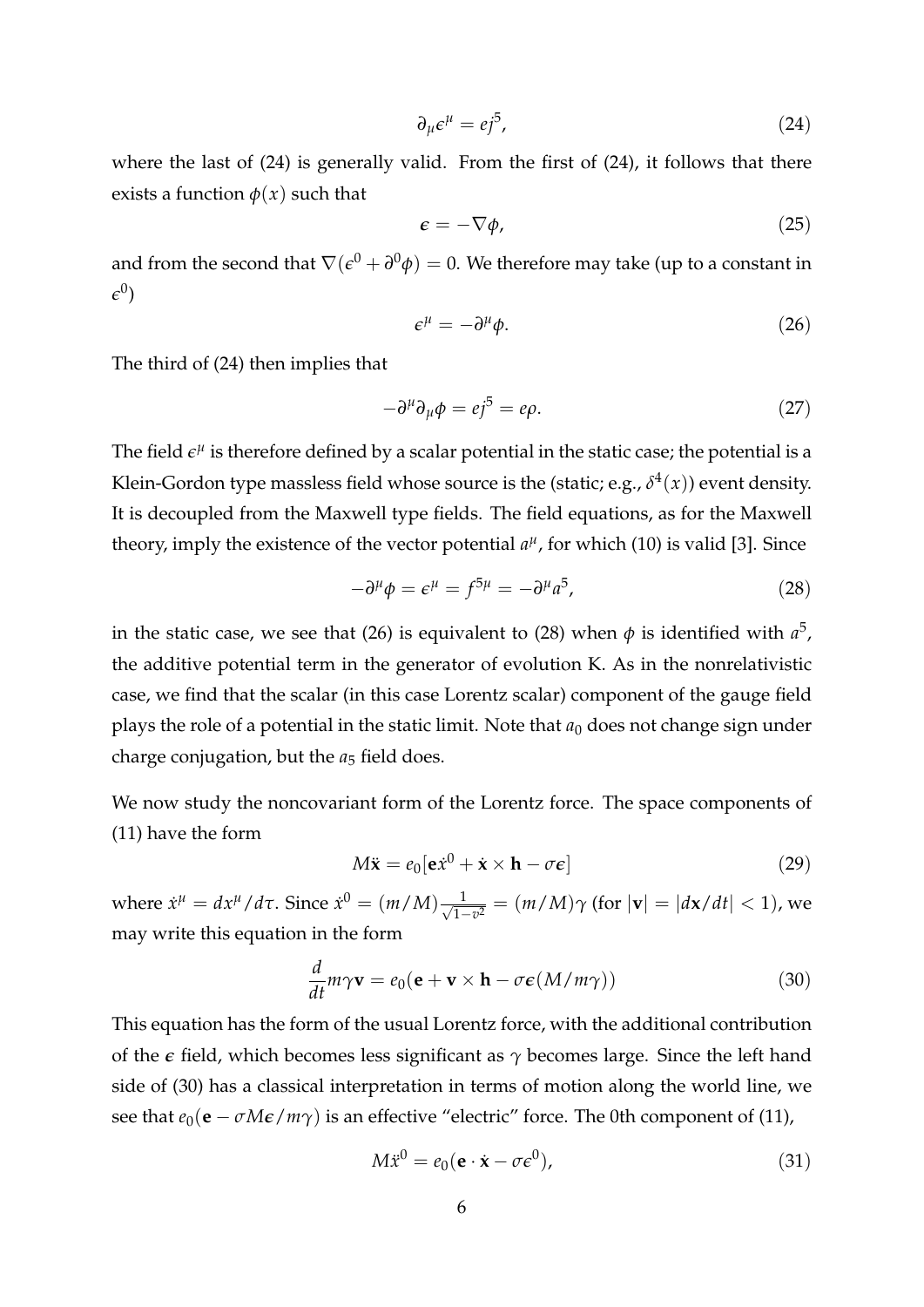can be written as

$$
\frac{d}{dt}(\gamma m) = e_0(\mathbf{e} \cdot \mathbf{v} - \sigma M \epsilon^0 / m \gamma); \tag{32}
$$

it represents the work performed on the charge by the field, and is associated with a change in the "energy". The noncovariant form for the 5 component of (12) is

$$
\frac{d}{dt}\frac{m^2}{2M} = \sigma e_0 (\boldsymbol{\epsilon} \cdot \mathbf{v} - \boldsymbol{\epsilon}^0);
$$
\n(33)

where we have replaced  $(dx/d\tau)^2$  by  $-(m^2/M^2)$ . We remark that the magnetic field **h** does not contribute to the change in  $\gamma$ *m* or the kinetic term ( $m^2/2M$ ). Combining (32) and (33) to eliminate the  $\epsilon^0$  term, one obtains

$$
\frac{d}{dt}(\gamma m) - \frac{1}{\gamma} \frac{dm}{dt} = e_0[\mathbf{e} - \frac{\sigma M}{\gamma m} \mathbf{e}] \cdot \mathbf{v},\tag{34}
$$

the linear combination of  $e$  and  $\epsilon$  which, as pointed out above, corresponds to an effective "electric" force. Taking the scalar product of (30) with **v**, the term **v**  $\times$  **h** drops out, and we find that  $d/dt(\gamma m) - \frac{1}{\gamma} dm/dt = \mathbf{v} \cdot d/dt(m\gamma \mathbf{v})$ ; the term proportional to *dm*/*dt* cancels in this expression, which then reduces to an identity. This relation reflects the fact that eq. (33) is not independent of (30) and (32). We also note that in the case  $dm/dt = 0$ , it follows from (33) that  $\epsilon^0 = \epsilon \cdot \mathbf{v}$ ; (32) then coincides with (34).

Let us consider an example in which the world line changes the direction of its evolution in *t* due to the presence of the force  $-\sigma e_0 \epsilon^0$ . The event enters a region at  $\tau$ =0 in which  $f^{\mu\nu} = f^{5i} = 0$ , and  $\epsilon^0 = \sigma |\epsilon^0|$  , with  $\epsilon^0$  constant, (31) becomes

$$
M\ddot{x}^0 = e_0|\epsilon^0|,\tag{35}
$$

and hence, the  $dt/d\tau$  changes sign when  $\tau$  becomes sufficiently large. Note that this effect is independent of velocity. Stueckelberg [5] found, in his study, that it was necessary to add another, *ad hoc*, vector field in order to achieve pair creation. In fact, the structure of the Maxwell interaction assures that the square of the proper time, as we have pointed out above, is conserved; as seen from (12), *f* <sup>5</sup>*<sup>µ</sup>* provides the possibility of a reversal in the direction of the world line.

As an another example of how the Lorentz force for the pre-Maxwell case differs from that for the Maxwell case, consider motion in a constant electric field along the *z*-axis. The Lorentz force for the Maxwell fields has the form

$$
m\frac{d^2}{ds^2}x^\mu = eF^{\mu\nu}\frac{dx_\nu}{ds}
$$
\n(36)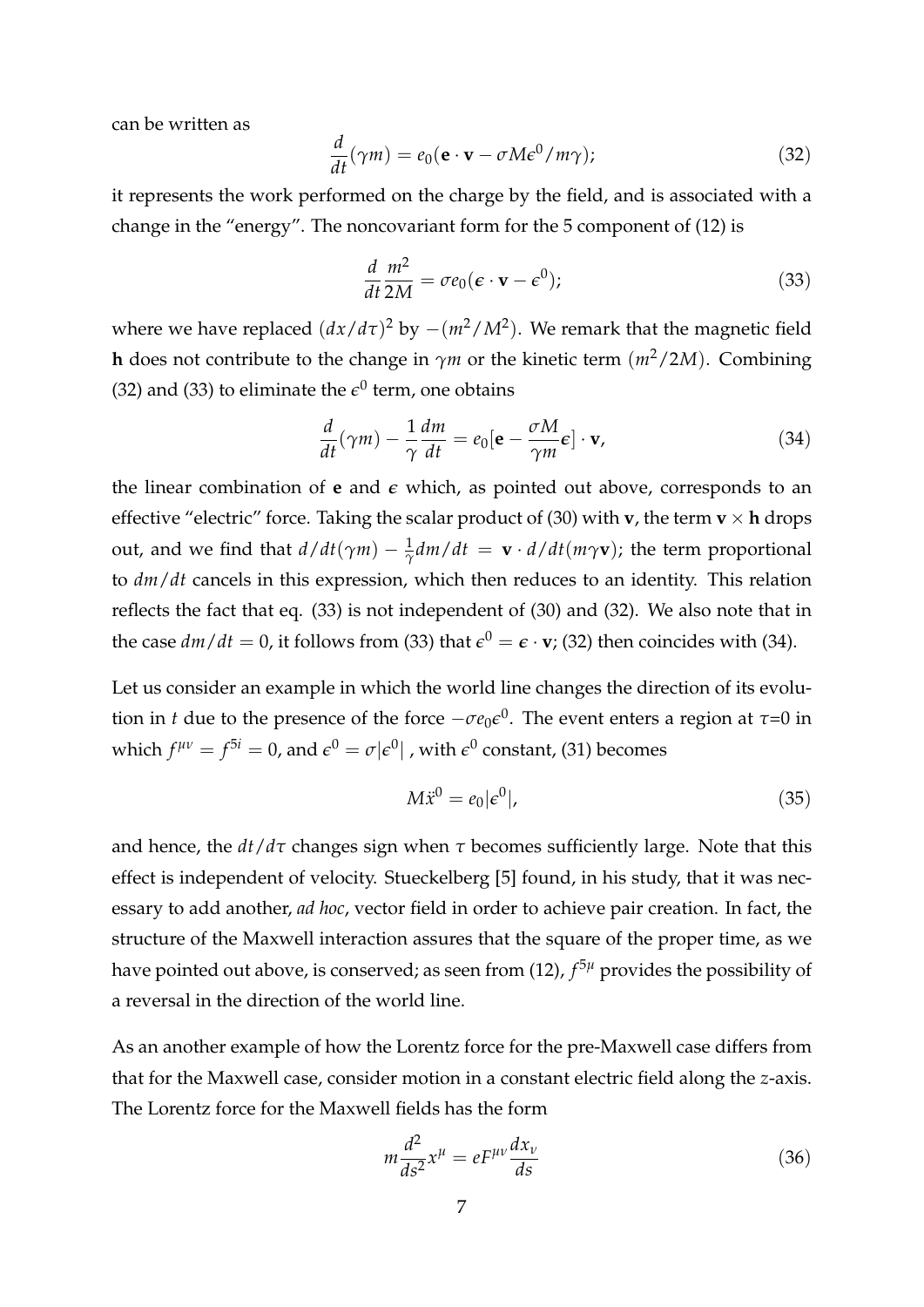which in the case  $\mathbf{E} = E\hat{\mathbf{z}}$  becomes

$$
m\frac{d}{ds}\begin{pmatrix} \dot{t} \\ \dot{z} \end{pmatrix} = e\begin{pmatrix} 0 & E \\ E & 0 \end{pmatrix} \begin{pmatrix} \dot{t} \\ \dot{z} \end{pmatrix}
$$
 (37)

Taking boundary conditions,  $\dot{z}(0) = \frac{dz(0)}{ds} = 0$  ;  $\dot{t}(0) = 1$  ;  $t(0) = 0$ , this first order differential equation has the solution

$$
t(s) = \frac{m}{eE} \sinh \frac{eE}{m} s \qquad z(s) = \frac{m}{eE} (\cosh \frac{eE}{m} s - 1) + z(0) \tag{38}
$$

which can be rewritten as

$$
z(t) = z(0) + \frac{m}{eE}(\sqrt{1 + (eEt/m)^2} - 1)
$$
\n(39)

where we have used  $dt/ds = 1/\sqrt{1 - (dz/dt)^2}$  and  $cosh[sinh^{-1}(x)] = \sqrt{1 + x^2}$ .

The pre-Maxwell equivalent of such a constant (in space-time) electric field is given by  $\mathbf{e} = e(\tau)\hat{\mathbf{z}}$ , where  $\int d\tau e(\tau) = E$ . However, from the last of eqs. (23), it is evident that a *τ*-dependent **e** must be accompanied by a space-time-dependent *e* field. We may control this complication by deriving the pre- Maxwell field from

$$
a^{3}(x,\tau) = \begin{cases} -\frac{Et}{T}, & if \mid \tau \mid < \frac{T}{2}; \\ 0, & otherwise. \end{cases}
$$
 (40)

so that

$$
\mathbf{e} = \begin{cases} \frac{E}{T}\hat{\mathbf{z}}, & \text{if } |\tau| < \frac{T}{2}; \\ 0, & \text{otherwise.} \end{cases} \tag{41}
$$

$$
\int d\tau \mathbf{e} = E\hat{\mathbf{z}} \tag{42}
$$

and the  $\epsilon$  field vanishes within the range  $|\tau| < \frac{T}{2}$ . Now, since  $f^{5\mu}$  is zero (within the range of interest), we have from eqn. (12) that  $ds/d\tau = m/M$  =constant. The equations of motion can be reduced from

$$
M\frac{d}{d\tau}\begin{pmatrix}dt/d\tau\\dz/d\tau\end{pmatrix} = e_0 \begin{pmatrix}0 & E/T\\E/T & 0\end{pmatrix} \begin{pmatrix}cdt/d\tau\\dz/d\tau\end{pmatrix},
$$
(43)

which is

$$
M\frac{ds}{d\tau}\frac{d}{ds}\frac{ds}{d\tau}\begin{pmatrix}dt/ds\\dz/ds\end{pmatrix} = e_0 \begin{pmatrix} 0 & E/T\\E/T & 0 \end{pmatrix} \frac{ds}{d\tau}\begin{pmatrix}dt/ds\\dz/ds\end{pmatrix},
$$

to

$$
m\frac{d}{ds}\begin{pmatrix}dt/ds\\dz/ds\end{pmatrix} = e_0/T\begin{pmatrix}0 & E\\E & 0\end{pmatrix}\begin{pmatrix}dt/ds\\dz/ds\end{pmatrix}.
$$
 (44)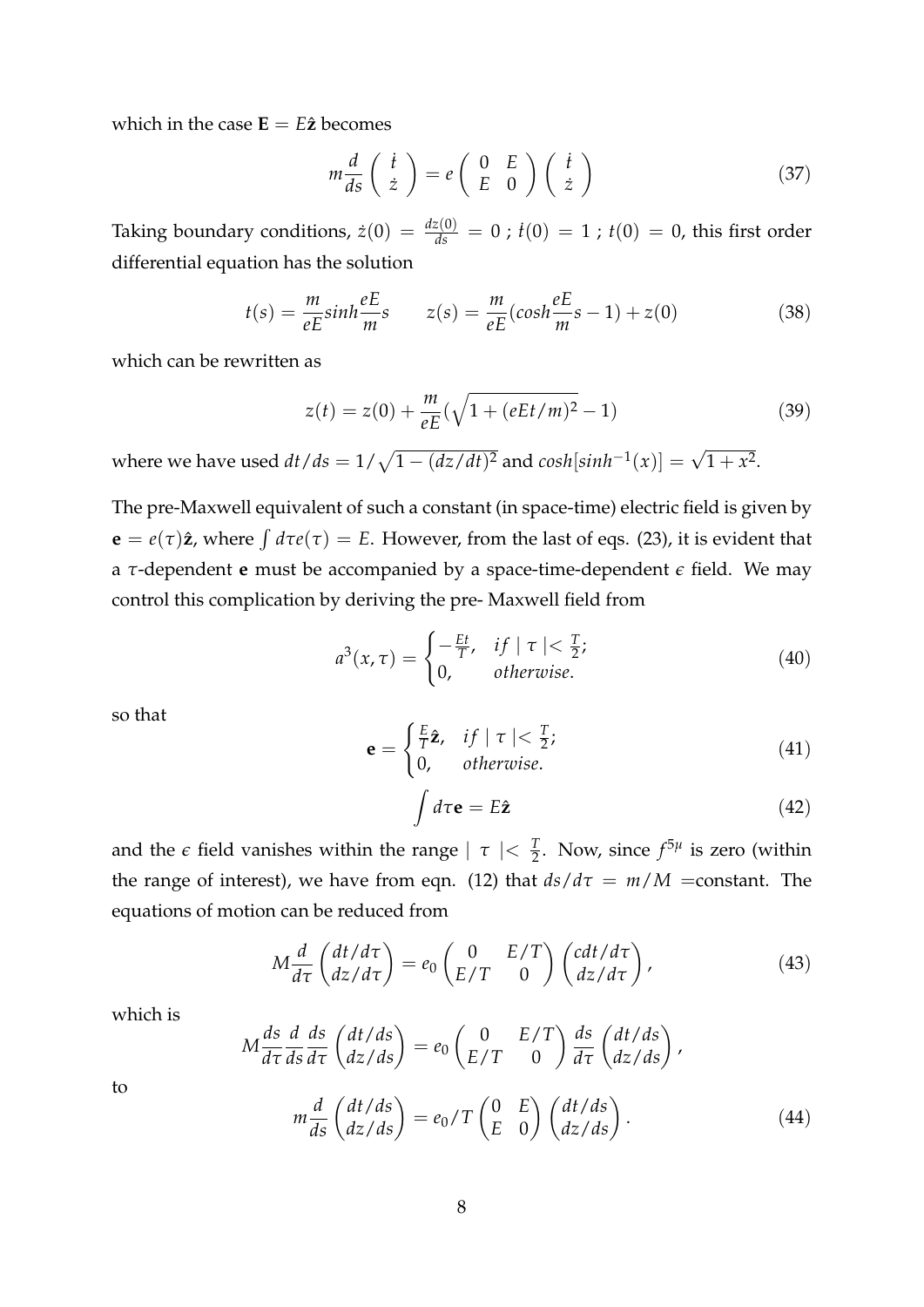We therefore find that within the range  $|\tau| < \frac{T}{2}$ , the equations of motion are the same as for the Maxwell case, with the replacement  $e \rightarrow e_0/T$ , which we observe has the correct dimensionless form.

We now solve the full equations of motion. With the form of the  $a<sup>3</sup>$  field as given above, the  $\epsilon$  field is given as

$$
\epsilon^3 = f^{53} = \partial^5 a^3 = -\partial_\tau \left[ -\frac{Et}{T} (\theta(\tau + \frac{T}{2}) - \theta(\tau - \frac{T}{2})) \right]
$$
(45)

so that

$$
\epsilon = \frac{Et}{T}[\delta(\tau + \frac{T}{2}) - \delta(\tau - \frac{T}{2})]\hat{\mathbf{z}}.
$$
\n(46)

We take as initial conditions  $\dot{z}(-\infty) = 0$  and  $\dot{t}(-\infty) = m_0/M$ . The complete equations of motion now become

$$
M\frac{d}{d\tau}\begin{pmatrix}dt/d\tau\\dz/d\tau\end{pmatrix} = e_0 \begin{pmatrix} 0 & E/T\\E/T & 0 \end{pmatrix} \begin{pmatrix}dt/d\tau\\dz/d\tau\end{pmatrix} \left[\theta(\tau + \frac{T}{2}) - \theta(\tau - \frac{T}{2})\right] + \frac{e_0Et(\tau)}{T} \begin{pmatrix} 0\\ \delta(\tau + \frac{T}{2}) - \delta(\tau - \frac{T}{2}) \end{pmatrix}.
$$
 (47)

The event will evolve freely for  $\tau < -T/2$ , and then encounter  $\epsilon$  which gives  $\dot{z}$  a jump to  $e_0Et(-T/2)/MT=-m_0e_0E/2M^2$  and leaves  $\dot{t}$  unchanged. Since  $\dot{x}^2$  has now changed, the event transfers mass to the *e* field, and its new mass is

$$
m(-\frac{T}{2}) = \sqrt{-M^2(\dot{x}^2)} = m_0 \sqrt{1 - (\frac{e_0 E}{2M})^2},
$$
\n(48)

for  $e_0E < 2M$ . Note that if  $e_0E > 2M$ , then the motion of the event becomes *spacelike* (tachyonic), and the squared mass becomes negative. At  $\tau = -\frac{T}{2}$  $<sup>+</sup>$ , we find the event</sup> at  $t = -m_0 T/2M$ ,  $\dot{t} = m_0/M$ ,  $\dot{z} = -m_0 e_0 E/2M^2$ . From  $\tau = -\frac{T}{2}$ <sup>+</sup> to  $\tau = \frac{7}{2}$ − , the event will evolve in the **e** field, according to

$$
\begin{pmatrix}\n\dot{t}(\tau) \\
\dot{z}(\tau)\n\end{pmatrix} = \begin{pmatrix}\n\cosh\frac{\theta_0 E}{MT}(\tau + \frac{T}{2}) & \sinh\frac{\theta_0 E}{MT}(\tau + \frac{T}{2}) \\
\sinh\frac{\theta_0 E}{MT}(\tau + \frac{T}{2}) & \cosh\frac{\theta_0 E}{MT}(\tau + \frac{T}{2})\n\end{pmatrix} \begin{pmatrix}\n\dot{t}(-\frac{T}{2}^+) \\
\dot{z}(-\frac{T}{2}^+)\n\end{pmatrix}.
$$
\n(49)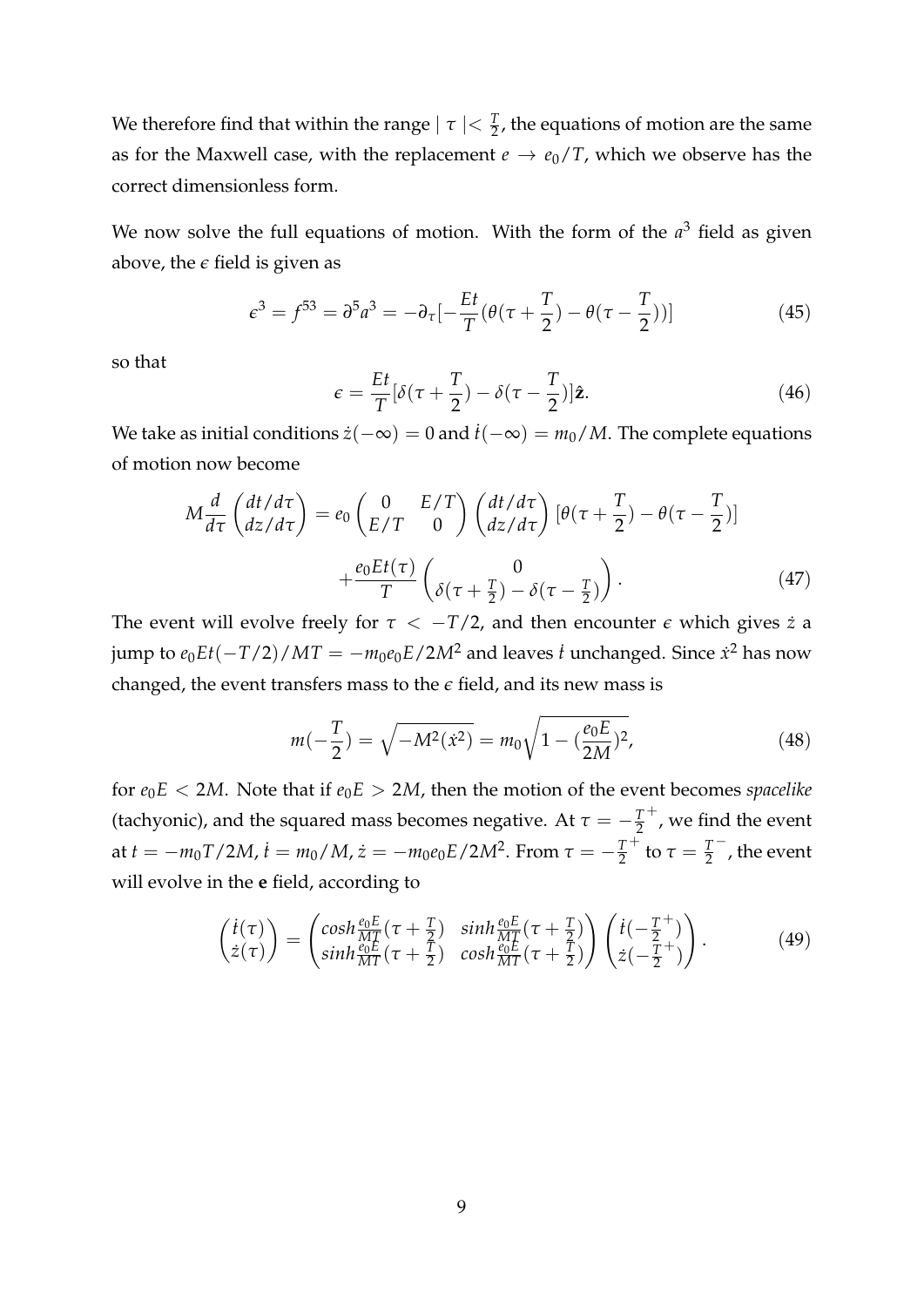Then at  $\tau = \frac{T}{2}$ − , the event will reach

$$
t(T/2) = m_0 T \left[ \frac{\sinh(e_0 E/M)}{e_0 E} - \frac{\cosh(e_0 E/M)}{2M} \right]
$$
  

$$
z(T/2) = z(-\infty) + m_0 T \left[ \frac{\cosh(e_0 E/M)}{e_0 E} - \frac{\sinh(e_0 E/M)}{2M} \right]
$$
(50)

At  $\tau = T/2$ , the event will again encounter the  $\epsilon$  field, where *i* will be unchanged, while  $\dot{z}$  will jump by

$$
\dot{z}(\frac{T^{+}}{2}) - \dot{z}(\frac{T^{-}}{2}) = -e_0 E t(T/2) / MT = -m_0 e_0 E / M [\frac{\sinh(e_0 E/M)}{e_0 E} - \frac{\cosh(e_0 E/M)}{2M}], \tag{51}
$$

*which returns*  $\dot{z}$  to zero. Then for  $\tau > T/2$ , the event will evolve freely, with  $\dot{z} = 0$ , and

$$
\dot{t} = \frac{m_0}{M} \left[ \cosh(\frac{e_0 E}{M}) - (\frac{e_0 E}{M}) \sinh(\frac{e_0 E}{2M}) \right] \tag{52}
$$

which for large  $e_0E/2M$  becomes,

$$
\dot{t} = \frac{m_0}{2M} \left[ 1 - \frac{e_0 E}{2M} \right] e^{\left(\frac{e_0 E}{M}\right)} \tag{53}
$$

and we see that the condition for pair creation is  $e_0E > 2M$ , which is the condition that the evolution be spacelike when  $|\tau| < \frac{T}{2}$ .

The example we have given above illustrates the striking differences that may exist between the effects of the pre-Maxwell Lorentz forces and what would be expected from the Lorentz forces associated with the corresponding (through integration over *τ*) Maxwell field. If, on the other hand, one considers an example with adiabatic dependence of the pre-Maxwell field, the term *f* <sup>35</sup> can be made very small. In this case, the pre-Maxwell Lorentz forces result in a motion close to what would be predicted from the Maxwell Lorentz forces (as discussed in connection with Eq. (44)). This type of example can be constructed by taking for  $a^3$  a Gaussian function of  $\frac{\tau^2}{T^2}$  $\frac{\tau^2}{T^2}$ , with *T* taken sufficiently large.

To study the plane wave solutions for the source free case, we take the Fourier transform of equations (23), resulting in

$$
\mathbf{k} \cdot \mathbf{e} = \sigma \kappa \epsilon^0 \qquad \mathbf{k} \cdot \mathbf{h} = 0
$$
  

$$
\mathbf{k} \times \mathbf{e} - k^0 \mathbf{h} = 0 \qquad \mathbf{k} \times \mathbf{h} + k^0 \mathbf{e} = \sigma \kappa \epsilon
$$
 (54)

and

$$
\mathbf{k} \times \boldsymbol{\epsilon} - \kappa \mathbf{h} = 0 \qquad \mathbf{k} \cdot \boldsymbol{\epsilon} - k^0 \boldsymbol{\epsilon}^0 = 0
$$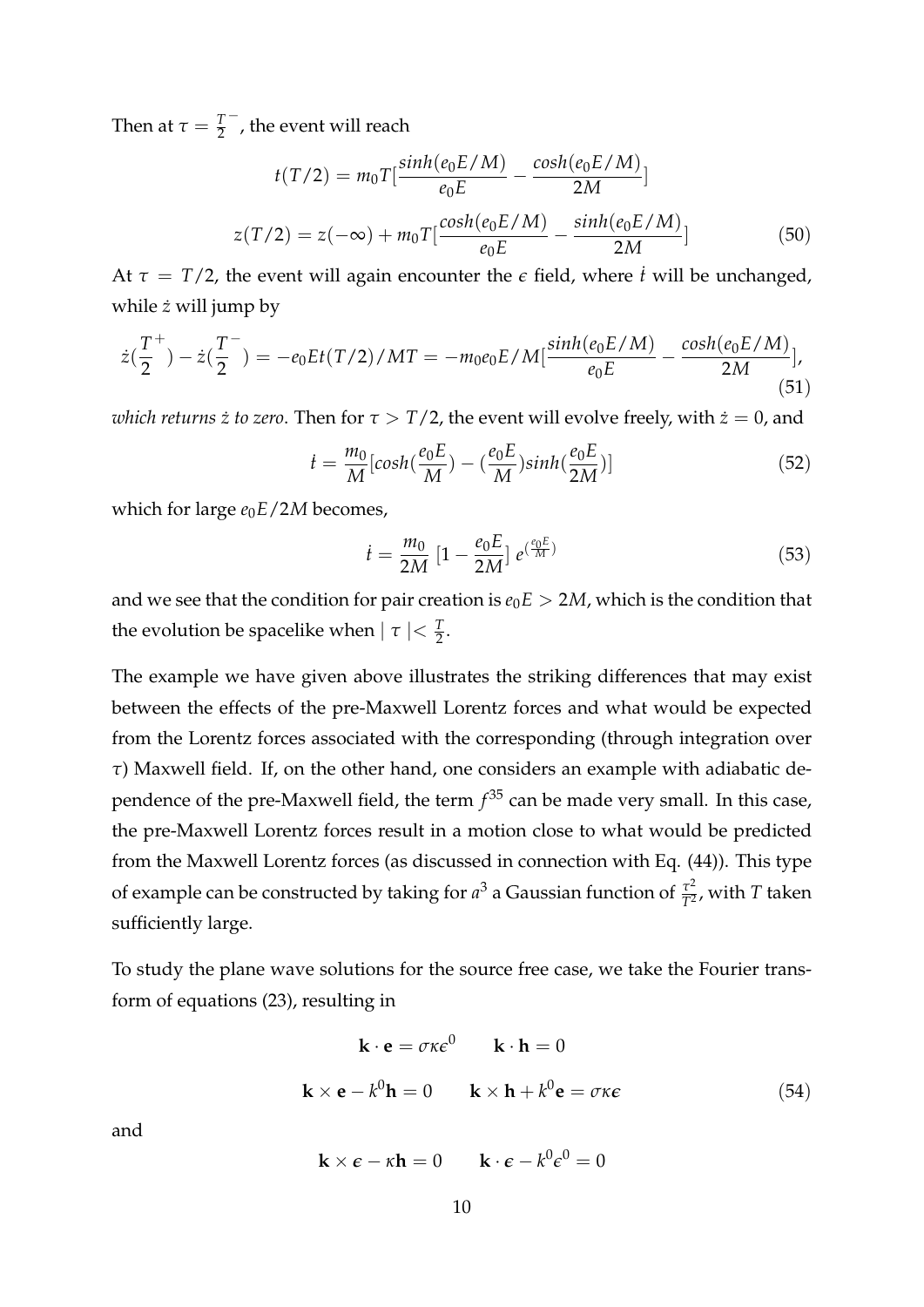$$
-\kappa \mathbf{e} + k^0 \mathbf{\epsilon} = \mathbf{k} \mathbf{\epsilon}^0, \tag{55}
$$

where we have used the fact that  $\sigma^2 = 1$  and defined the transform by

$$
f(x,\tau) = \int d^4k d\kappa e^{i(k\cdot x + \sigma \kappa \tau)} f(k,\kappa).
$$
 (56)

We remark that integration of (56) over *τ* (or, through the Riemann- Lebesgue lemma, in the limit  $\tau \to \infty$ ; the static limit referred to above corresponds to taking  $\kappa = 0$ ) selects the  $\kappa = 0$  component; in this case, eqs.(54) reduce to the usual Maxwell form (for which **e**, as well as **h**, is perpendicular to **k**; they are orthogonal to each other and  $e^2 = h^2$ ). Eqs. (54) and (55) decouple and it follows that  $\epsilon$  becomes *parallel* to  ${\bf k}$ ,  $k^0\,=\,|{\bf k}|$  and  $\epsilon^0\,=\,|\epsilon|.$  In fact, in this case, the two null vectors are parallel, i.e.,  $\epsilon^\mu = (\epsilon^0/k^0) k^\mu.$  With this "natural" limit in mind, we decompose

$$
\mathbf{e} = \mathbf{e}_{\perp} + \mathbf{e}_{\parallel} \qquad \epsilon = \epsilon_{\perp} + \epsilon_{\parallel} \tag{57}
$$

and, in terms of the field components  ${\bf e}_{\perp}$  and  $\boldsymbol{\epsilon}_{\parallel}$ , which we take to be independent, one finds from eqs. (54) and (55) that

$$
\mathbf{e} = \mathbf{e}_{\perp} + \sigma(\frac{\kappa}{k^0})\mathbf{\epsilon}_{\parallel} \qquad \mathbf{h} = \frac{1}{k^0} \mathbf{k} \times \mathbf{e}_{\perp}
$$

$$
\mathbf{\epsilon} = \mathbf{\epsilon}_{\parallel} + (\frac{\kappa}{k^0})\mathbf{e}_{\perp} \qquad \mathbf{\epsilon}^0 = \frac{1}{k^0} \mathbf{k} \cdot \mathbf{\epsilon}_{\parallel}
$$

$$
\mathbf{k}^2 - (k^0)^2 + \sigma \kappa^2 = 0. \tag{58}
$$

As in the Maxwell case, the premagnetic field **h** is normal to the propagation vector **k**; the two pre-electric fields **e**, *e*, are in a plane normal to **h**, but need not be normal to **k**. In the Maxwell limit, as discussed above,  $\kappa \to 0$ ,  $\mathbf{e} \to \mathbf{e}_{\perp}$ ,  $\mathbf{k}^2 - (k^0)^2 \to 0$ .

The energy-momentum tensor tensor *T αβ*, which is conserved in the absense of sources, is given [3] by,

$$
T^{\alpha\beta} = \lambda \left( -\frac{1}{4} g^{\alpha\beta} f^{\gamma\delta} f_{\gamma\delta} + f^{\alpha\gamma} f_{\gamma}^{\beta} \right). \tag{59}
$$

In terms of the non-covariant fields, we evaluate the following components of *T αβ* for the plane wave solutions:

$$
T^{00} = \frac{\lambda}{2} [\mathbf{e}^2 + \mathbf{h}^2 + \sigma (\mathbf{e}^2 + (\mathbf{e}^0)^2)]
$$

$$
T^{0i} = \lambda [\mathbf{e} \times \mathbf{h} + \sigma \mathbf{e}^0 \mathbf{e}^i]
$$

$$
T^{55} = \frac{\lambda}{2} [\sigma (\mathbf{e}^2 - \mathbf{h}^2) + \mathbf{e}^2 - (\mathbf{e}^0)^2]
$$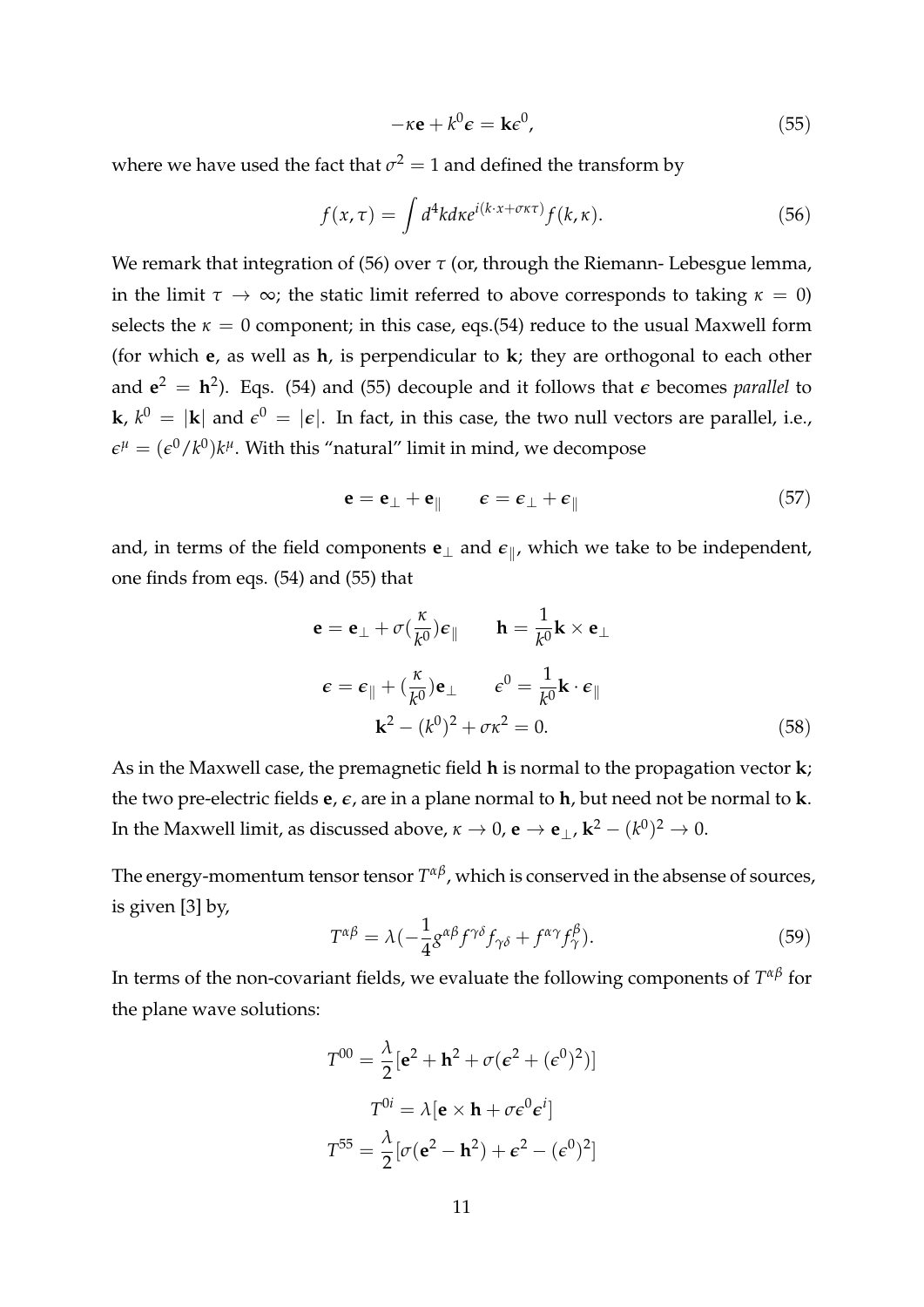$$
T^{5i} = \lambda [\epsilon^0 \mathbf{e} + \mathbf{\epsilon} \times \mathbf{h}]^i
$$
  

$$
T^{50} = \lambda (\mathbf{e} \cdot \mathbf{\epsilon}).
$$
 (60)

We recall that  $T^{00}$  and  $P^i = T^{0i}$  are the usual energy density and Poynting vector (three-momentum) of the fields. Moreover, the  $O(3,1)$  invariant  $T^{55}$  represents the mass density of the fields, while the Poynting four-vector  $S^{\mu} = T^{5\mu}$  is associated with the motion of mass density into time and space directions. When we evaluate these components for the plane wave solutions, we obtain the following expressions:

$$
T^{00} = \lambda [\mathbf{e}_{\perp}^2 + \sigma \mathbf{e}_{\parallel}^2]
$$
  

$$
\mathbf{P} = T^{00} \mathbf{k}/k^0
$$
  

$$
T^{55} = T^{00} (\kappa/k^0)^2
$$
  

$$
\mathbf{S} = T^{00} (\mathbf{k}/k^0) (\kappa/k^0)
$$
  

$$
S^0 = T^{00} \kappa/k^0
$$
 (61)

These expressions demonstrate that the two Poynting vectors, **P** and **S** are parallel to the propagation vector **k**. Moreover,

$$
(T^{00}, \mathbf{P}) = (T^{00}/k^0)(k^0, \mathbf{k})
$$
  

$$
(S^0, \mathbf{S}) = (T^{00}, \mathbf{P})(\kappa/k^0)
$$
 (62)

Therefore, both  $T^{0\mu}$  and  $T^{5\mu}$  are in the direction of the four-momentum  $k^{\mu}$ . Note that the O(3,1) invariant  $\epsilon_{\mu} \epsilon^{\mu}$  has the form  $\epsilon_{\mu} \epsilon^{\mu} = T^{55}/\lambda$ . The factor  $\kappa/k^0$ , which appears in (58), (61), and (62), is essentially the phase velocity in the time direction of the plane wave, that is ∆*t*/∆*τ*. The relationships (61) among the components of *T αβ* are also of a kinematical nature, and may be obtained from the conservation of energymomentum, the proportionality of  $T^{\alpha\mu}$  to  $k^{\mu}$ , and the five dimensional mass-shell condition  $g_{\alpha\beta}T^{5\alpha}T^{5\beta} = 0$ . These relationships are shown in Figure 1.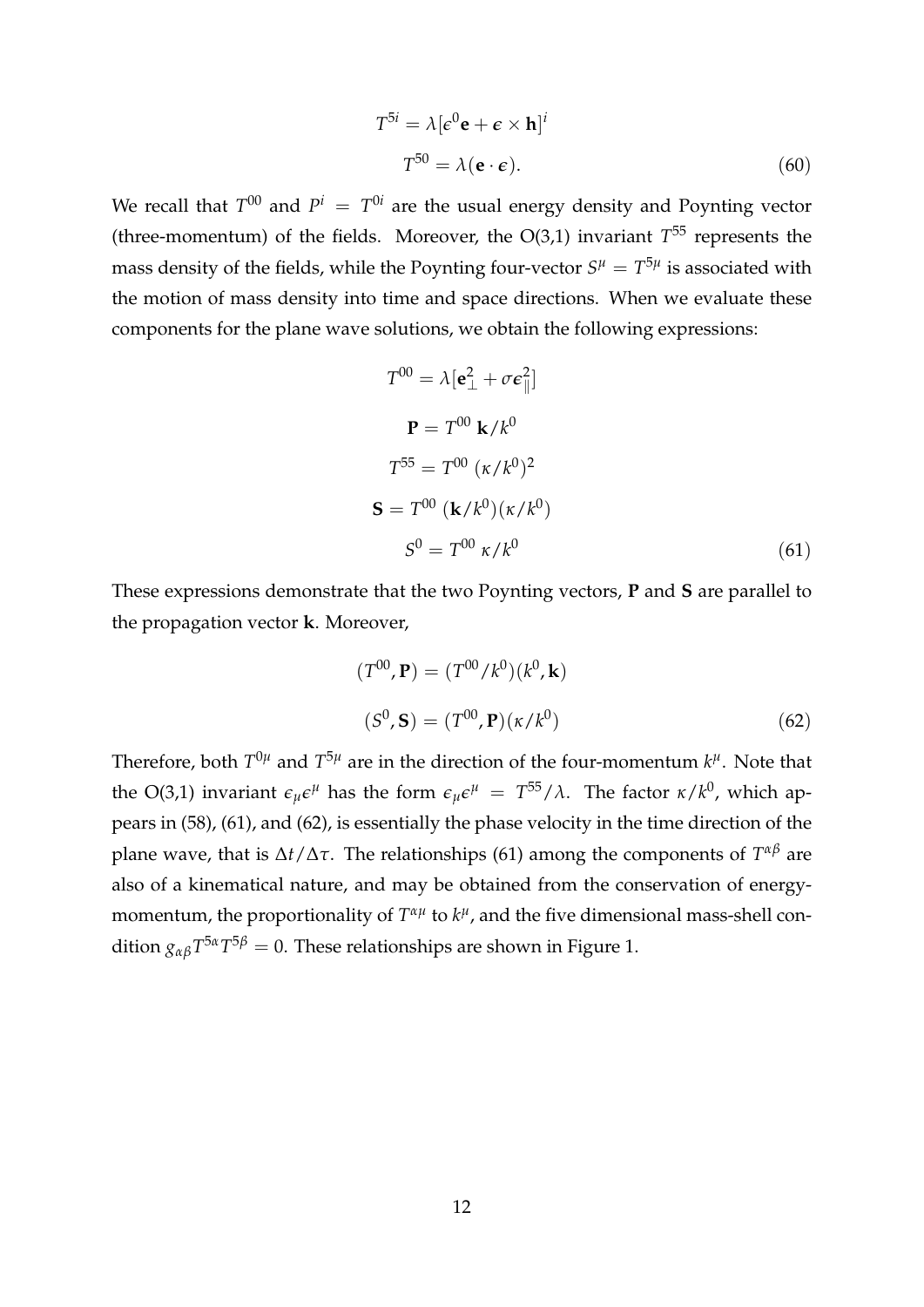

**Figure 1**: The fields **e**, **h**, and *e* with the Poynting vector *P*.

In [3], it is shown that in the presence of sources, the energy-momentum tensor satisfies

$$
-\partial_{\beta}T^{\alpha\beta}(x,\tau) = e_0 f^{\alpha\beta} j_{\beta}(x,\tau) \tag{63}
$$

If we take for  $j_\beta$ , the single-particle current defined in (15),

$$
j_{\beta}(x,\tau) = r_{\beta}(\tau)\delta^4(x - r(\tau))\tag{64}
$$

then we may integrate (63),

$$
\int d^4x [\partial_\beta T^{\alpha\beta}(x,\tau) + e_0 f^{\alpha\beta} j_\beta(x,\tau)] = 0
$$

and, with appropriate boundary conditions for *T αβ*, we obtain,

$$
\left[\frac{d}{d\tau}\int d^4x T^{5\alpha}(x,\tau)\right] + e_0 f^{\alpha\beta}(r,\tau)\dot{r}_\beta(\tau) = 0. \tag{65}
$$

We recognize the second term in (65) as the covariant form of the Lorentz force, and we may use  $(13)$  to rewrite  $(65)$  as

$$
\frac{d}{d\tau}\left\{\int d^4x T^{5\alpha}(x,\tau) + M[p^{\alpha}(\tau) - e_0 a^{\alpha}(r(\tau),\tau)]\right\} = 0,
$$
\n(66)

which expresses the conservation of the total energy-momentum-mass of the particle and fields.